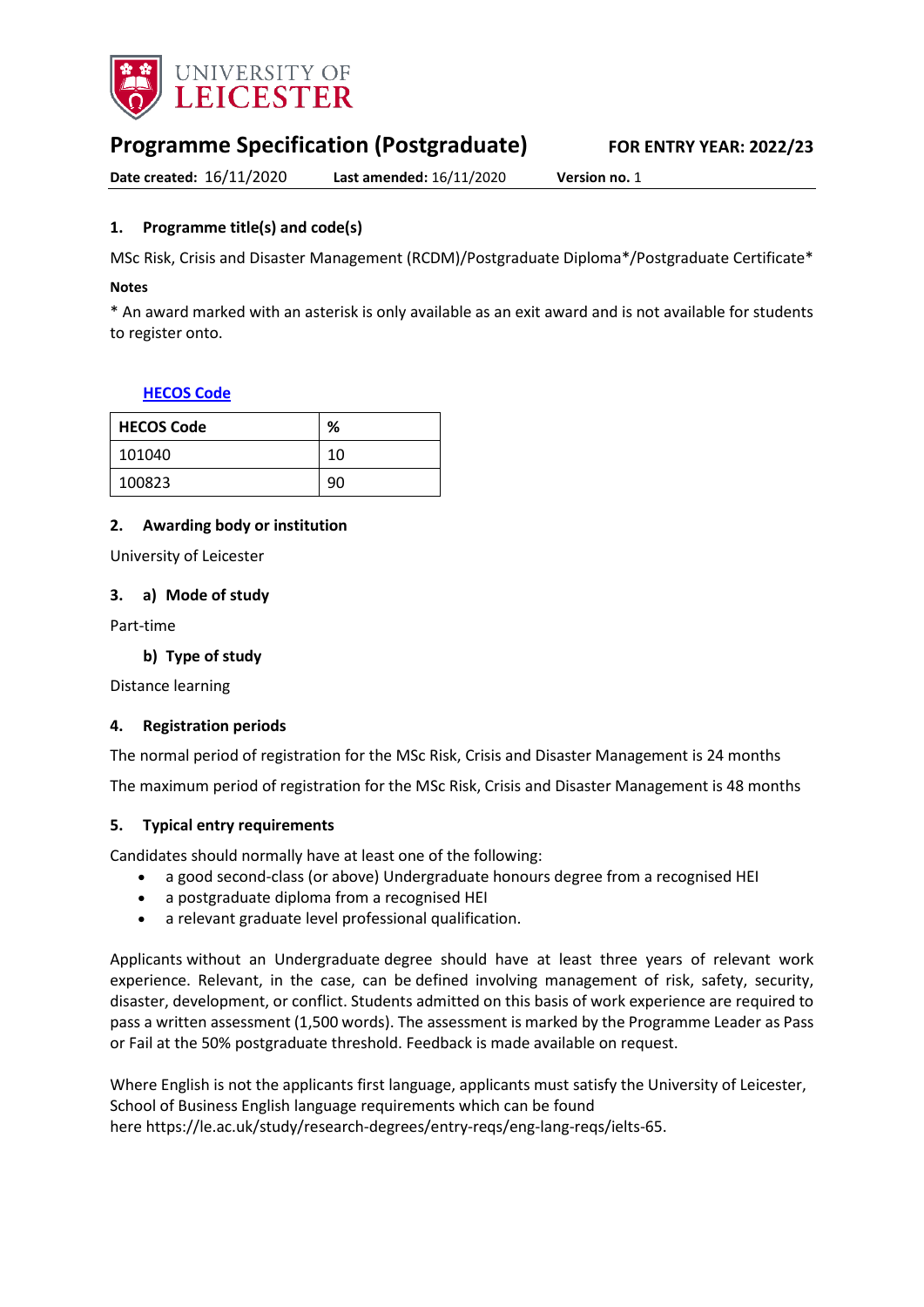# **6. Accreditation of Prior Learning**

Accreditation of prior learning is a rarity for this programme. Exemptions of up to 30 credits are decided case by case based on evidence and prior achievement of the learning outcomes either for the module 3 (**Managing Risk, Crisis and Disasters**) or module 4 (**Emergency Planning Management**) within last five years. There will be no exemptions for the theory modules (**Theories of Risk, Crisis and Disasters** and **Disaster Risk Reduction and International Development**) and **Research Methods and Dissertation**. The Decision to exempt 30 credits is made by the Programme Leader.

### **7. Programme aims**

- The programme aims to provide: an interdisciplinary understanding of risk, crisis and disaster management;
- an understanding of the main theories, models, frameworks, and techniques of management and leadership pertaining to risk, crisis, disaster and international development;
- the skill to apply my knowledge to real-life situations or scenarios with a view to making a significant contribution to disaster risk reduction, disaster risk management, sustainable development, risk communication and leadership;
- the ability to think critically to appraise data, information and opinions on matters pertaining to risk, crisis, disaster and international development;
- the aptitude to design and carry out a project (i.e. work based project or research dissertation) in a clear, objective and replicable manner, such that my peers and other can understand the methodology and findings;
- an education that will enable me to follow a variety of (current and future) careers, including higher degrees and research, and assist me with developing my skills and professional competence.

# **8. Reference points used to inform the programme specification**

- QAA Benchmarking Statement
- Framework for Higher Education Qualifications (FHEQ)
- UK Quality Code for Higher Education
- [University Learning](https://www2.le.ac.uk/offices/sas2/quality/learnteach) Strategy
- [University Assessment Strategy](https://www2.le.ac.uk/offices/sas2/quality/learnteach)
- University of Leicester Periodic Developmental Review Report
- External Examiners' reports (annual)
- United Nations Education for Sustainable Development Goals
- Student Destinations Data

#### **9. Programme Outcomes**

Unless otherwise stated, programme outcomes apply to all awards specified in [1.](#page-0-0) Programme title(s).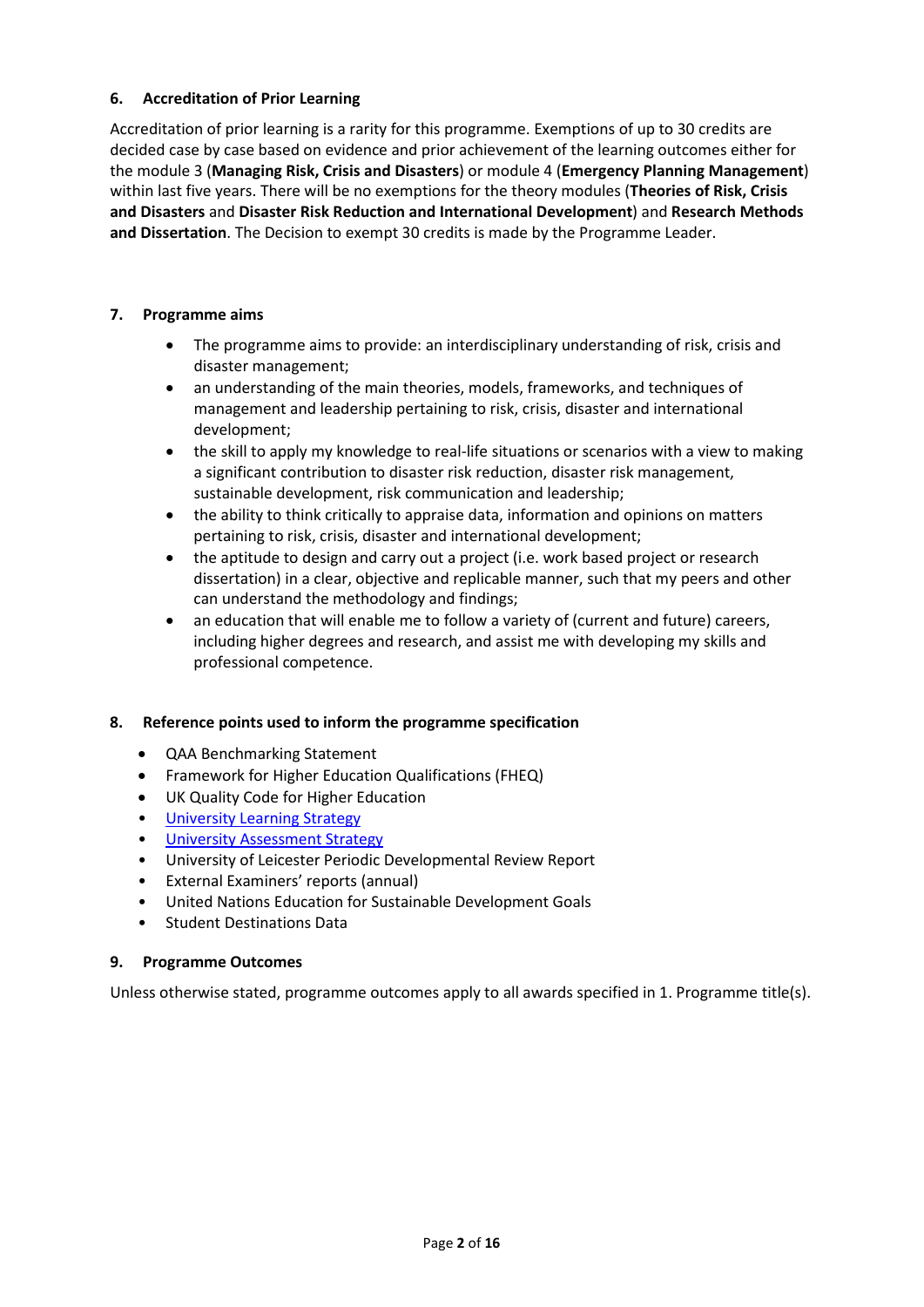# **Discipline specific knowledge and competencies**

i) Knowledge

| <b>Intended Learning</b><br><b>Outcomes</b>                                                                                                                                                                                                                                                                                                                    | <b>Teaching and Learning Methods</b>                                                                                                                                                                                                             | <b>How Demonstrated?</b>                                                                                                                                                                                          |
|----------------------------------------------------------------------------------------------------------------------------------------------------------------------------------------------------------------------------------------------------------------------------------------------------------------------------------------------------------------|--------------------------------------------------------------------------------------------------------------------------------------------------------------------------------------------------------------------------------------------------|-------------------------------------------------------------------------------------------------------------------------------------------------------------------------------------------------------------------|
| <b>Certificate</b><br>Knowledge of a core of<br>risk, crisis and disaster<br>management subjects<br>including systems<br>thinking, the Sendai<br><b>Framework for Disaster</b><br>Risk Reduction, the<br>Sustainable<br>Development Goals, the<br>Climate Change<br>Convention,<br>gender/gender<br>mainstreaming, human<br>security and resilience<br>topics. | <b>Certificate</b><br>Asynchronous lectures and e-seminars,<br>tutorials, case studies, faculty mediated<br>discussion forums, private study and<br>directed<br>reading using ReadingLists@Leicester.ac.uk<br>Feedback: formative and summative. | <b>Certificate</b><br>Essays (individual)<br>(MN7631, MNXXXX,<br>annotated bibliography<br>(individual) (MN7631),<br>critical review of an article<br>(group) (MN7631), test<br>(individual) (MN7631,<br>MNXXXX). |
| <b>Diploma</b><br>In addition to the core<br>knowledge outlined<br>above, knowledge of<br>leadership,<br>organisational culture,<br>organisational<br>behaviour, risk<br>communication, health<br>and safety, contingency<br>planning topics.                                                                                                                  | <b>Diploma</b><br>As above                                                                                                                                                                                                                       | <b>Diploma</b><br>In addition to the above:<br>reflective essay (individual)<br>(MN7632), reports<br>(individual) (MN7632,<br>MN7636) and emergency<br>response plan (group)<br>(MN7636).                         |
| <b>Masters</b><br>In addition to the above<br>knowledge of the<br>research methods used<br>in risk, crisis and disaster<br>management research<br>and what constitutes<br>methodology. Ability to<br>synthesise and integrate<br>knowledge across the<br>core risk, crisis, disaster<br>management and<br>development subjects.                                | <b>Masters</b><br>In addition to the<br>above, the project process, research<br>methods training.                                                                                                                                                | <b>Masters</b><br>In addition to the above<br>the research or work-<br>related project proposal<br>and project (MN7637).                                                                                          |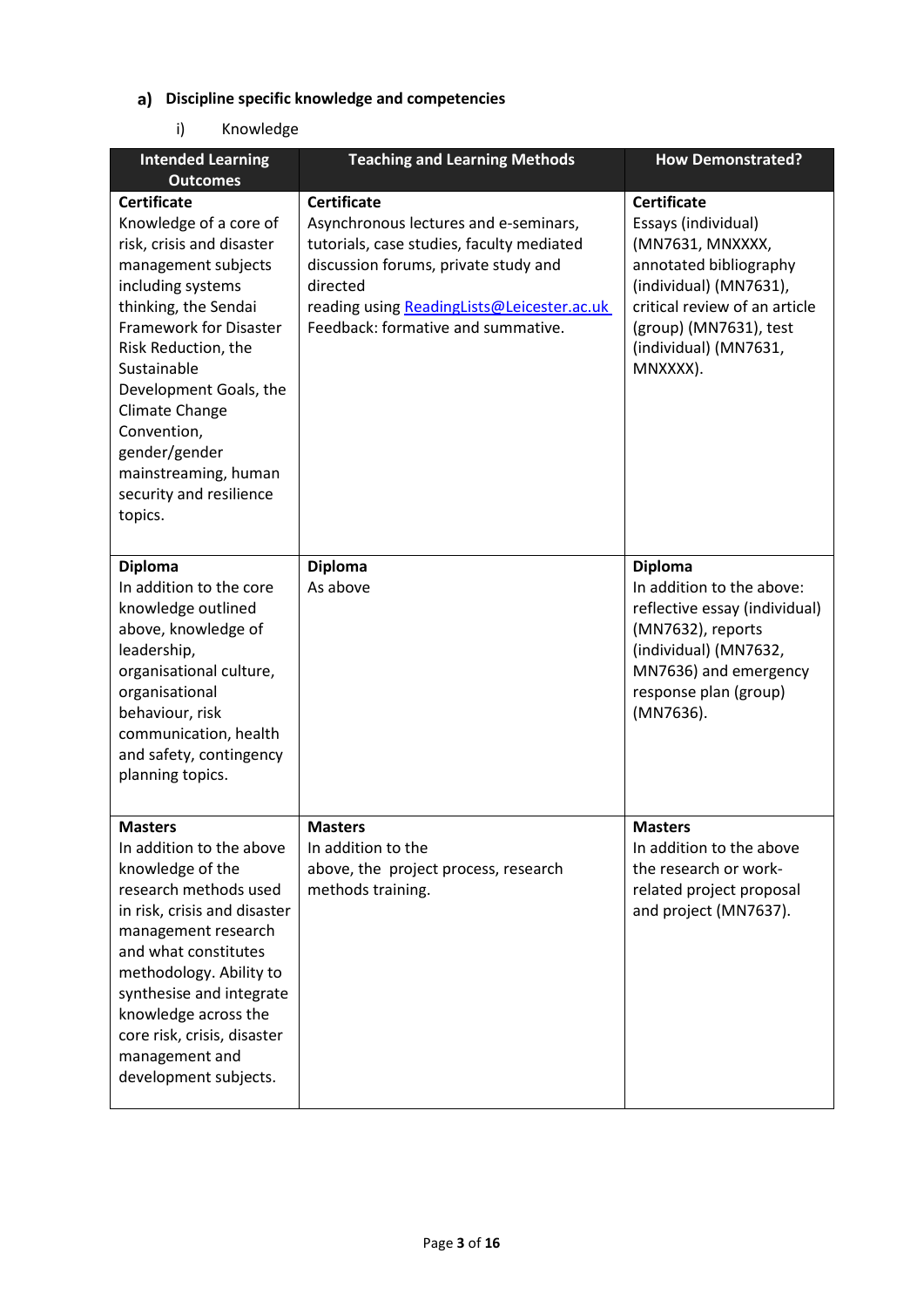ii) Concepts

| <b>Intended Learning</b><br><b>Outcomes</b>                                                                                                                                                                                                                                                                                                                                                                                                                                                                                                                                                        | <b>Teaching and Learning Methods</b>                                                                                                                                                                                                      | <b>How Demonstrated?</b>                                                                                                                                                                                                                                                                                                                                                                   |
|----------------------------------------------------------------------------------------------------------------------------------------------------------------------------------------------------------------------------------------------------------------------------------------------------------------------------------------------------------------------------------------------------------------------------------------------------------------------------------------------------------------------------------------------------------------------------------------------------|-------------------------------------------------------------------------------------------------------------------------------------------------------------------------------------------------------------------------------------------|--------------------------------------------------------------------------------------------------------------------------------------------------------------------------------------------------------------------------------------------------------------------------------------------------------------------------------------------------------------------------------------------|
| <b>Certificate and Diploma</b><br>Ability to explain the core<br>concepts of risk, crisis,<br>disaster and development<br>management in an<br>international context.<br>Ability to analyse risk,<br>crisis, disaster and<br>development interfaces.<br>Ability to critique risk,<br>crisis, disaster and<br>development management<br>policies and planning in<br>light of core concepts.<br>Ability to construct<br>a risk/vulnerability/hazard<br>assessment and an<br>emergency response<br>plan for minimising the<br>impact of risks, crises and<br>disasters in an international<br>context. | <b>Certificate and Diploma</b><br>Asynchronous lectures and seminars,<br>tutorials, case studies, faculty mediated<br>discussion forums, assignment feedback,<br>private study and directed<br>reading using ReadingLists@Leicester.ac.uk | <b>Certificate and</b><br><b>Diploma</b><br>Essays (individual)<br>(MN7631, MNXXXX),<br>annotated bibliography<br>(individual) (MN7631),<br>critical review of an<br>article (group)<br>(MN7631), tests<br>(individual) (MN7631,<br>MNXXXX), reflective<br>essay (individual)<br>(MN7632), reports<br>(individual) (MN7632,<br>MN7636) and<br>emergency response<br>plan (group) (MN7636). |
| <b>Masters</b><br>In addition to the above,<br>ability to apply the core<br>concepts and tools to<br>analyse community focus<br>or organisational case<br>studies within their<br>workplace context.                                                                                                                                                                                                                                                                                                                                                                                               | <b>Masters</b><br>In addition to the above, the project<br>supervision (one-to-one).                                                                                                                                                      | <b>Masters</b><br>In addition to the above<br>the project proposal and<br>project (MN7637).                                                                                                                                                                                                                                                                                                |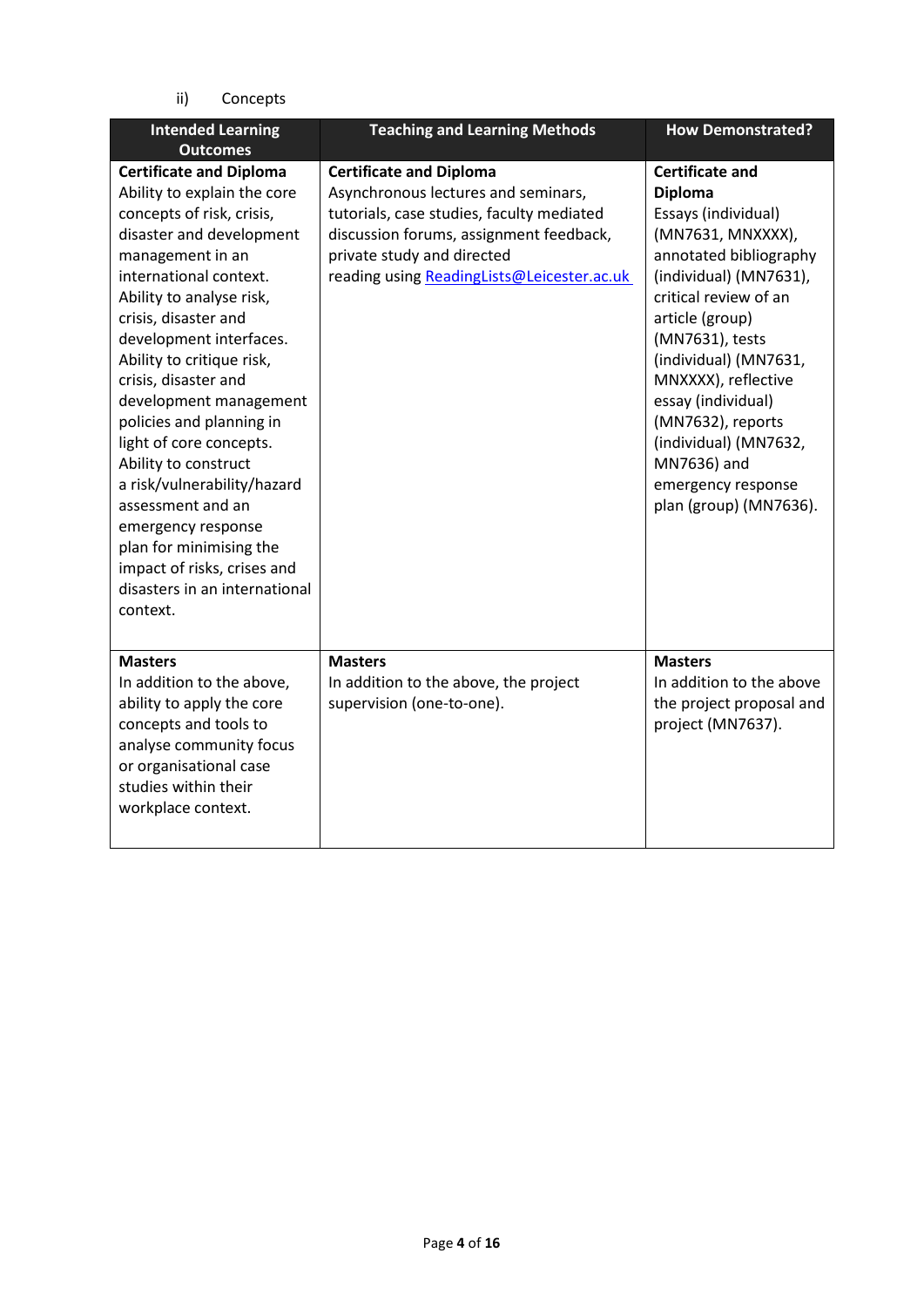iii) Techniques

| <b>Intended Learning</b><br><b>Outcomes</b>                                                                                                                                                                                                                                                                                                                                                                                                                | <b>Teaching and Learning Methods</b>                                                                                                                                                                                                                                                                                    | <b>How Demonstrated?</b>                                                                                                                                                                                                                                                                                                                                                   |
|------------------------------------------------------------------------------------------------------------------------------------------------------------------------------------------------------------------------------------------------------------------------------------------------------------------------------------------------------------------------------------------------------------------------------------------------------------|-------------------------------------------------------------------------------------------------------------------------------------------------------------------------------------------------------------------------------------------------------------------------------------------------------------------------|----------------------------------------------------------------------------------------------------------------------------------------------------------------------------------------------------------------------------------------------------------------------------------------------------------------------------------------------------------------------------|
| <b>Certificate and</b><br><b>Diploma</b><br>Ability to: demonstrate<br>knowledge of key<br>theories and concepts;<br>select relevant material<br>from academic readings<br>and demonstrate<br>familiarity with the<br>conventions of<br>academic writing and<br>associated referencing<br>techniques; undertake<br>qualitative, numerical<br>and statistical<br>evaluation as a means<br>to analyse risk, crisis,<br>disaster and<br>development problems. | <b>Certificate and Diploma</b><br>Asynchronous<br>lectures and seminars, problem-solving<br>activities, tutorials, case studies, online<br>exercises, faculty-mediated discussion<br>forums; assignment feedback (formative<br>and summative), private study and directed<br>reading using ReadingLists@Leicester.ac.uk | <b>Certificate and Diploma</b><br>Essays (individual)<br>(MN7631, MNXXXX),<br>annotated bibliography<br>(individual) (MN7631),<br>critical review of an article<br>(group) (MN7631), tests<br>(individual) (MN7631,<br>MNXXXX), reflective essay<br>(individual) (MN7632),<br>reports (individual)<br>(MN7632, MN7636) and<br>emergency response plan<br>(group) (MN7636). |
| <b>Masters</b><br>In addition to the<br>above, mastery of a<br>range of methodological<br>tools used to investigate<br>topics in risk, crisis,<br>disaster management<br>and development.<br>Ability to differentiate<br>the conditions when<br>either qualitative or<br>quantitative data<br>analysis should be used<br>and/or be able to<br>identify the conditions<br>under which it is<br>appropriate to combine<br>different techniques.              | <b>Masters</b><br>In addition to the above, the dissertation<br>supervision process (one-to-one),<br>asynchronous lectures and seminars to<br>support the preparation of the research<br>proposal.                                                                                                                      | <b>Masters</b><br>In addition to the above<br>the research or work-<br>related research proposal<br>and dissertation<br>(MN7637).                                                                                                                                                                                                                                          |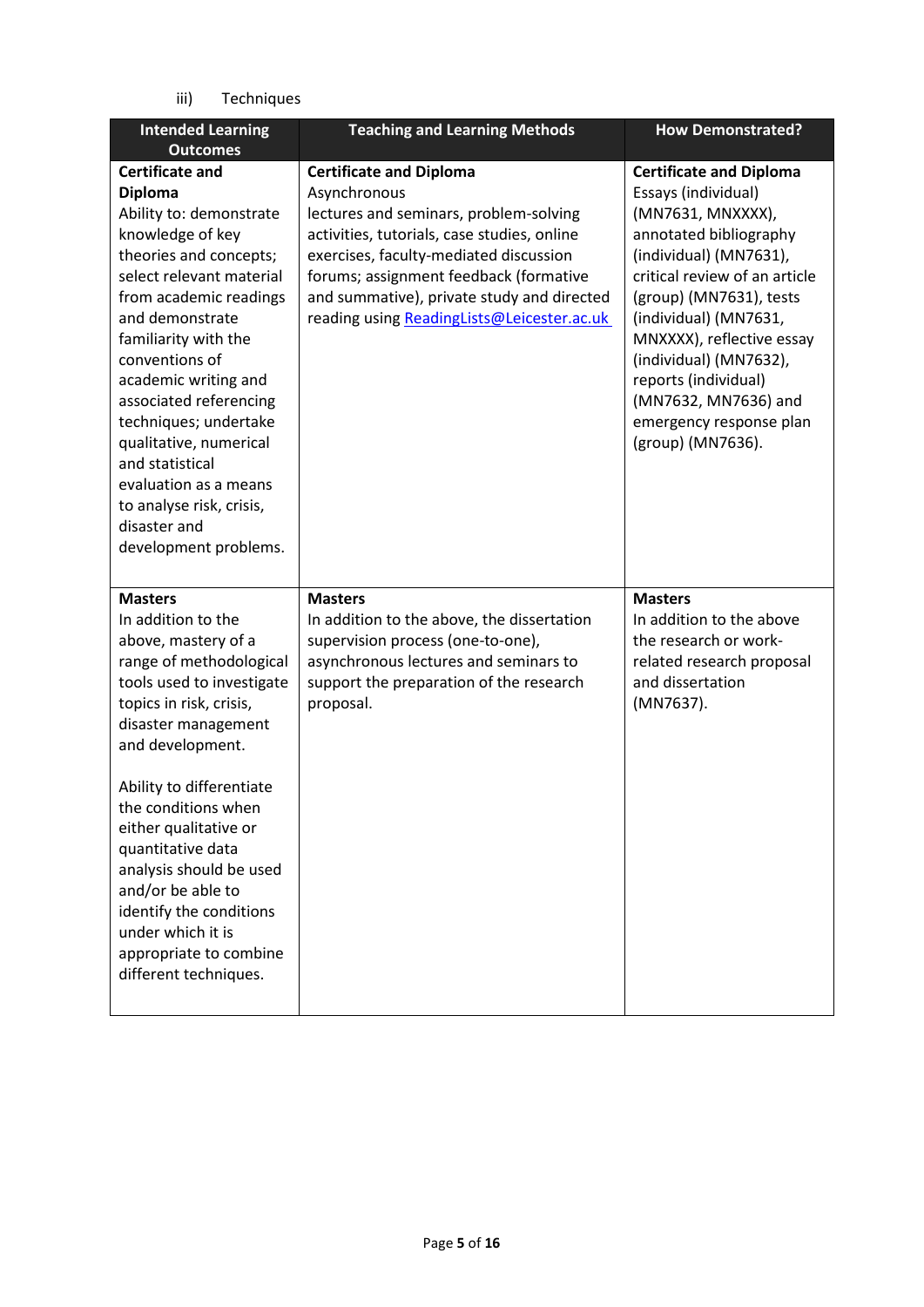iv) Critical analysis

| <b>Intended Learning</b><br><b>Outcomes</b>                                                                                                                                                                                         | <b>Teaching and Learning Methods</b>                                                                                                                                                             | <b>How Demonstrated?</b>                                                                                                                                                                                                                                                                                                                                                   |
|-------------------------------------------------------------------------------------------------------------------------------------------------------------------------------------------------------------------------------------|--------------------------------------------------------------------------------------------------------------------------------------------------------------------------------------------------|----------------------------------------------------------------------------------------------------------------------------------------------------------------------------------------------------------------------------------------------------------------------------------------------------------------------------------------------------------------------------|
| <b>Certificate and Diploma</b><br>Ability to reflect critically<br>on theories and practices<br>of risk, crisis, disaster and<br>development and their<br>management in an<br>international context.                                | <b>Certificate and Diploma</b><br>Asynchronous<br>lectures and seminars, discussion forums,<br>independent research, private study and<br>directed<br>reading using ReadingLists@Leicester.ac.uk | <b>Certificate and Diploma</b><br>Essays (individual)<br>(MN7631, MNXXXX),<br>annotated bibliography<br>(individual) (MN7631),<br>critical review of an article<br>(group) (MN7631), tests<br>(individual) (MN7631,<br>MNXXXX), reflective essay<br>(individual) (MN7632),<br>reports (individual)<br>(MN7632, MN7636) and<br>emergency response plan<br>(group) (MN7636). |
| <b>Masters</b><br>In addition to the<br>above, demonstrate<br>understanding of<br>different cultural,<br>environmental and<br>organisational contexts<br>and to appreciate theory<br>and practice appropriate<br>to these contexts. | <b>Masters</b><br>In addition to the above, the presentation<br>of a substantial piece of research<br>culminating in the project document.                                                       | <b>Masters</b><br>In addition to the above<br>the project proposal and<br>project (MN7637).                                                                                                                                                                                                                                                                                |

# v) Presentation

| <b>Intended Learning</b><br><b>Outcomes</b>                                                                                                                                                      | <b>Teaching and Learning Methods</b>                                                                                                                                                     | <b>How Demonstrated?</b>                                                                                                                                                                                                                                                                                                                                                   |
|--------------------------------------------------------------------------------------------------------------------------------------------------------------------------------------------------|------------------------------------------------------------------------------------------------------------------------------------------------------------------------------------------|----------------------------------------------------------------------------------------------------------------------------------------------------------------------------------------------------------------------------------------------------------------------------------------------------------------------------------------------------------------------------|
| <b>Certificate and</b><br><b>Diploma</b><br>Ability to differentiate<br>between relevant and<br>non-relevant material;<br>to write up and deliver<br>written work to a<br>professional standard. | <b>Certificate and Diploma</b><br>Asynchronous lectures and seminars,<br>faculty mediated discussion forums, private<br>study and directed<br>reading using ReadingLists@Leicester.ac.uk | <b>Certificate and Diploma</b><br>Essays (individual)<br>(MN7631, MNXXXX),<br>annotated bibliography<br>(individual) (MN7631),<br>critical review of an article<br>(group) (MN7631), tests<br>(individual) (MN7631,<br>MNXXXX), reflective essay<br>(individual) (MN7632),<br>reports (individual)<br>(MN7632, MN7636) and<br>emergency response plan<br>(group) (MN7636). |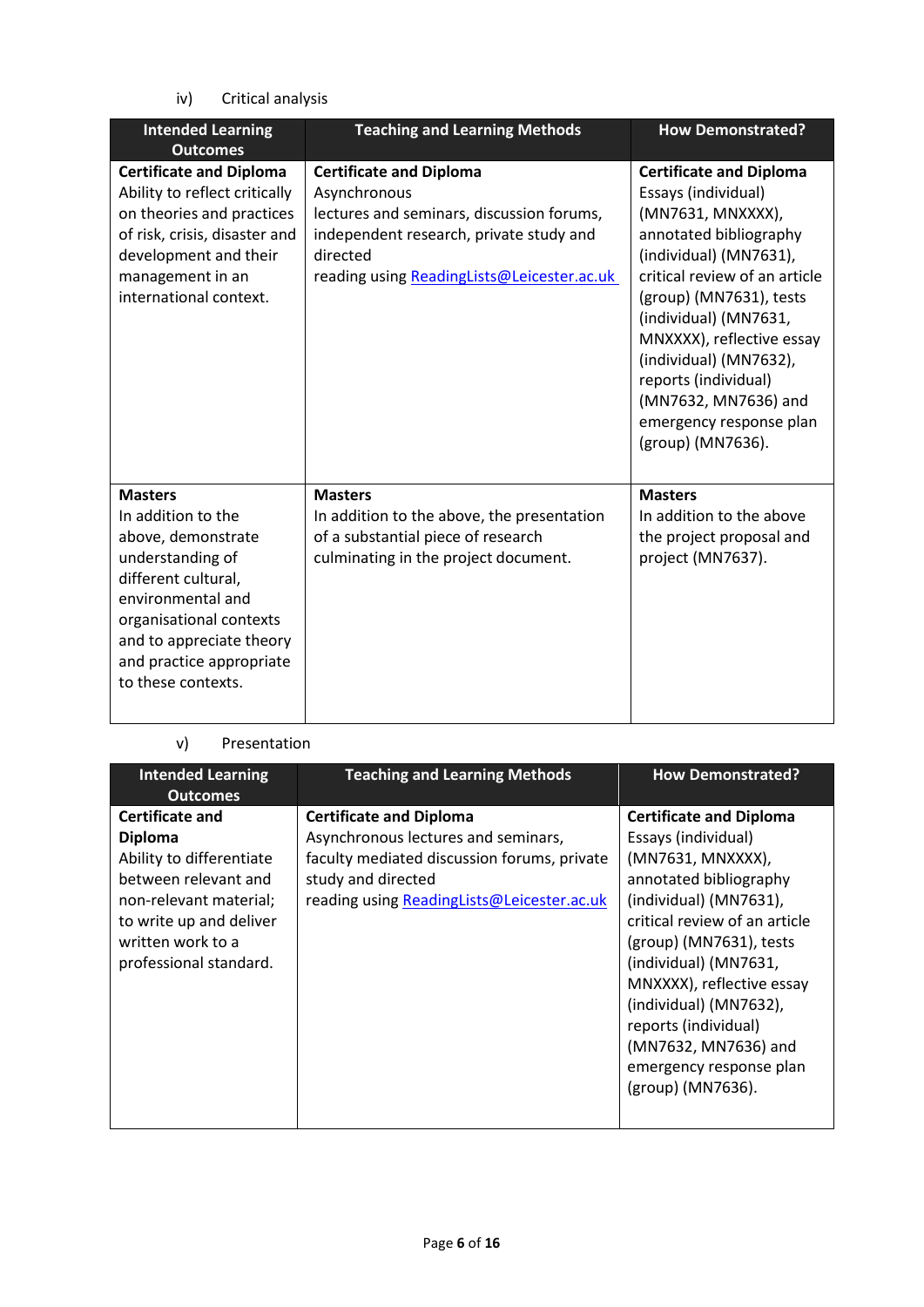| <b>Intended Learning</b><br><b>Outcomes</b>                                                                                                                                                                                             | <b>Teaching and Learning Methods</b>                                                                                             | <b>How Demonstrated?</b>                                                                    |
|-----------------------------------------------------------------------------------------------------------------------------------------------------------------------------------------------------------------------------------------|----------------------------------------------------------------------------------------------------------------------------------|---------------------------------------------------------------------------------------------|
| <b>Masters</b><br>In addition to the<br>above, ability to<br>organise research<br>material in a manner<br>appropriate to the<br>medium that is to be<br>assessed (i.e.<br>professional report,<br>research proposal or<br>dissertation) | <b>Masters</b><br>In addition to the above, the presentation<br>of a substantial project proposal<br>culminating in the project. | <b>Masters</b><br>In addition to the above the<br>project proposal and project<br>(MN7637). |

vi) Appraisal of evidence

| <b>Intended Learning</b>                                                                                                                                           | <b>Teaching and Learning Methods</b>                                                                                                                                                                | <b>How Demonstrated?</b>                                                                                                                                                                                                                                                                                                                                                   |
|--------------------------------------------------------------------------------------------------------------------------------------------------------------------|-----------------------------------------------------------------------------------------------------------------------------------------------------------------------------------------------------|----------------------------------------------------------------------------------------------------------------------------------------------------------------------------------------------------------------------------------------------------------------------------------------------------------------------------------------------------------------------------|
| <b>Outcomes</b>                                                                                                                                                    |                                                                                                                                                                                                     |                                                                                                                                                                                                                                                                                                                                                                            |
| <b>Certificate and Diploma</b><br>Ability to locate, organise<br>and assess data, analyse<br>complex ideas and<br>understand and criticise<br>different arguments. | <b>Certificate and Diploma</b><br>Asynchronous lectures and seminars,<br>group discussion forums, independent<br>research, private study and directed<br>reading using ReadingLists@Leicester.ac.uk | <b>Certificate and Diploma</b><br>Essays (individual)<br>(MN7631, MNXXXX),<br>annotated bibliography<br>(individual) (MN7631),<br>critical review of an article<br>(group) (MN7631), tests<br>(individual) (MN7631,<br>MNXXXX), reflective essay<br>(individual) (MN7632),<br>reports (individual)<br>(MN7632, MN7636) and<br>emergency response plan<br>(group) (MN7636). |
| <b>Masters</b><br>In addition to the above,<br>ability to mount<br>and sustain an<br>independent level of<br>inquiry at an advanced<br>level.                      | <b>Masters</b><br>Proposal and project.                                                                                                                                                             | <b>Masters</b><br>Proposal and project.                                                                                                                                                                                                                                                                                                                                    |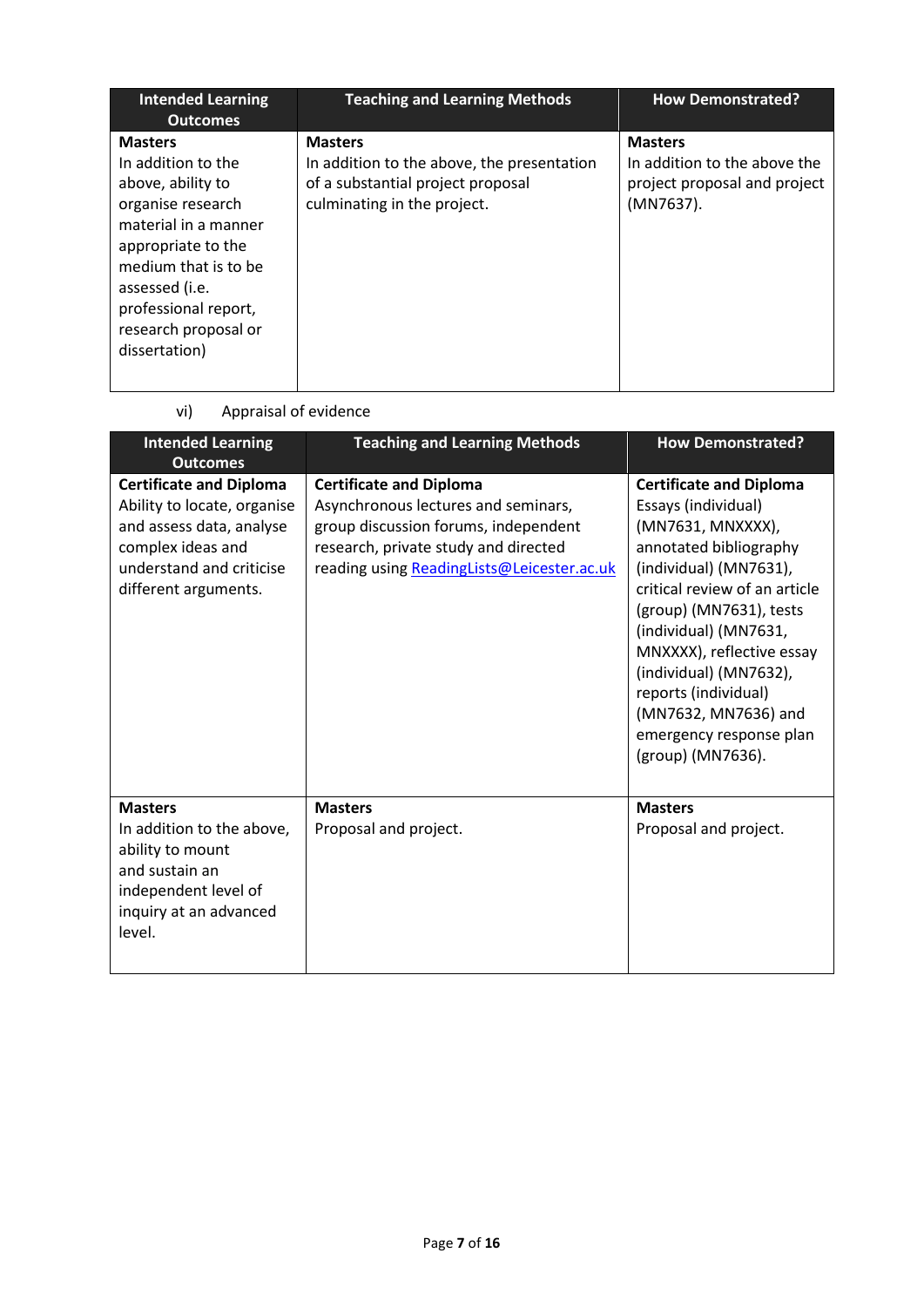# **Transferable skills**

i) Research skills

| <b>Intended Learning</b><br><b>Outcomes</b>                                                                                                                                                                                                                                                                                                                                                                                                              | <b>Teaching and Learning Methods</b>                                                                                   | <b>How Demonstrated?</b>                                                                                                                                                                                                              |
|----------------------------------------------------------------------------------------------------------------------------------------------------------------------------------------------------------------------------------------------------------------------------------------------------------------------------------------------------------------------------------------------------------------------------------------------------------|------------------------------------------------------------------------------------------------------------------------|---------------------------------------------------------------------------------------------------------------------------------------------------------------------------------------------------------------------------------------|
| <b>Certificate and Diploma</b><br>Ability to demonstrate<br>intellectual independence,<br>through identifying a<br>credible research project,<br>drawing up a realistic time-<br>table, reflecting on and<br>'writing up' results.                                                                                                                                                                                                                       | <b>Certificate and Diploma</b><br>Research methodology module,<br>supervision, independent<br>research and group work. | <b>Certificate and Diploma</b><br>Essays (MN7631, MNXXXX),<br>reports (MN7632, MN7636),<br>emergency response plan<br>(MN7636), critical review of an<br>article (formative and summative)<br>(MN7631) and tests (MN7631,<br>MNXXXX). |
| <b>Masters</b><br>In addition to the above,<br>ability to plan research<br>projects based on focused<br>research questions, conduct<br>significant background<br>research and literature<br>surveys, collect and analyse<br>data which is relevant to<br>research questions, report<br>on findings demonstrating an<br>ability to critique the data<br>from competing viewpoints,<br>construct an informed<br>critical argument at an<br>advanced level. | <b>Masters</b><br>In addition to the above, the<br>project supervision process (one-<br>to-one), independent research. | <b>Masters</b><br>In addition to the above, the<br>research proposal, ethics review<br>and project (MN7637).                                                                                                                          |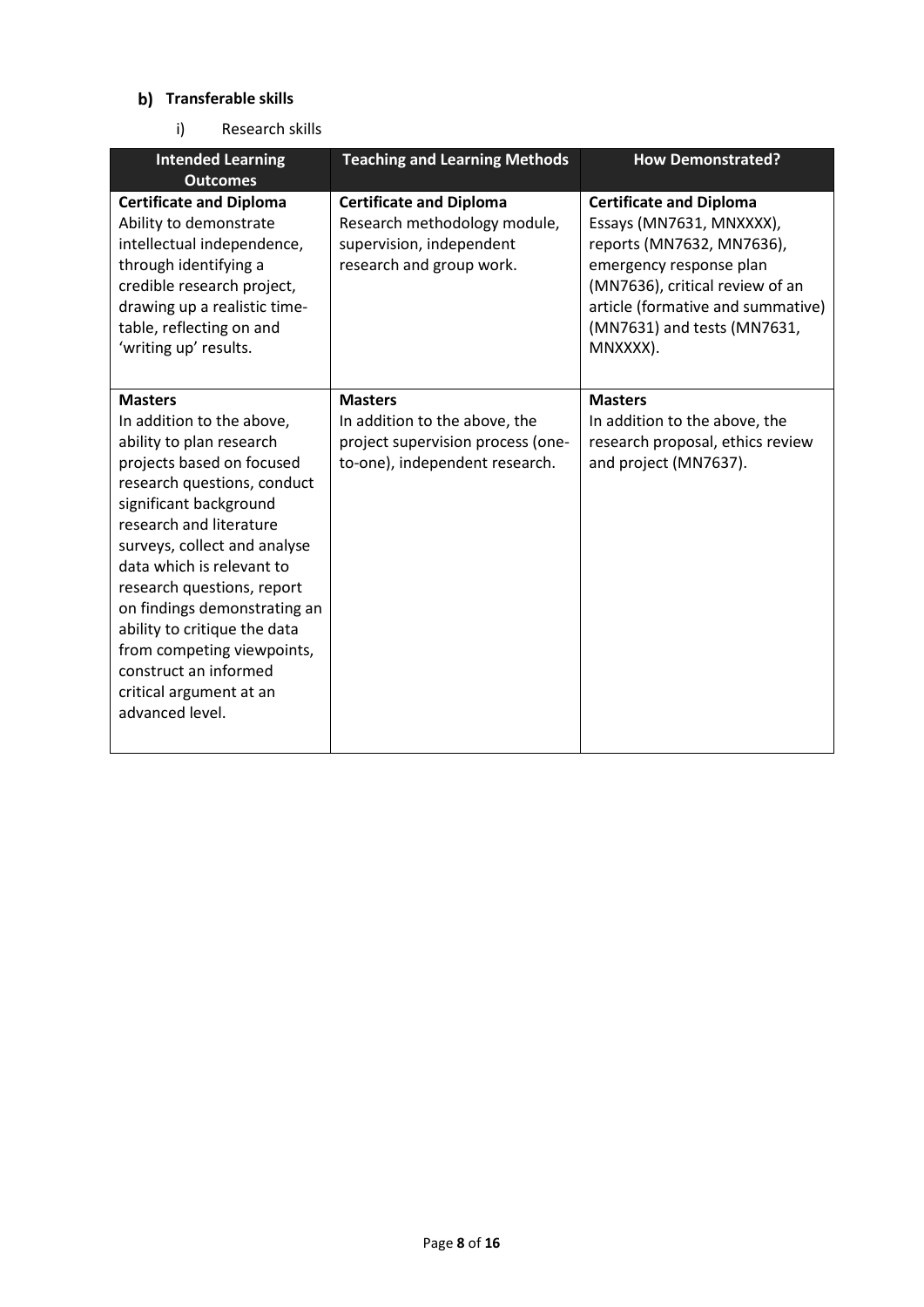# ii) Communication skills

| <b>Intended Learning</b><br><b>Outcomes</b>                                                                                                                                                                                                                                                                                                                                                                                                                                                                     | <b>Teaching and Learning Methods</b>                                                                                                                         | <b>How Demonstrated?</b>                                                                                                                                                                                                             |
|-----------------------------------------------------------------------------------------------------------------------------------------------------------------------------------------------------------------------------------------------------------------------------------------------------------------------------------------------------------------------------------------------------------------------------------------------------------------------------------------------------------------|--------------------------------------------------------------------------------------------------------------------------------------------------------------|--------------------------------------------------------------------------------------------------------------------------------------------------------------------------------------------------------------------------------------|
| <b>Certificate and Diploma</b><br>Ability to work<br>collaboratively and<br>responsibly in groups from<br>distance. Knowing how and<br>when to draw on the<br>knowledge and expertise of<br>others.<br>Ability to<br>contribute and comment on<br>ideas in group<br>discussion forums on<br>Blackboard.<br>Ability to demonstrate<br>clarity, fluency and<br>coherence in written<br>expression of risk, crisis and<br>disaster management issues<br>and debates in a manner<br>appropriate to the<br>audience. | <b>Certificate and Diploma</b><br>Asynchronous lectures and e-<br>seminars, discussion forums,<br>problem solving exercises<br>through case study scenarios. | <b>Certificate and Diploma</b><br>Critical review of an article and<br>emergency response plan<br>(groups) (MN7631, MN7636),<br>contribution to discussion forums<br>and assignments (MN7631,<br>MNXXXX, MN7632, MN7636,<br>MN7637). |
| <b>Masters</b><br>In addition to the above,<br>ability to produce a research<br>proposal and dissertation<br>that is logically structured<br>and written with clarity and<br>precision.                                                                                                                                                                                                                                                                                                                         | <b>Masters</b><br>In addition to the above, the<br>project supervision process (one-<br>to-one), independent research.                                       | <b>Masters</b><br>In addition to the above the<br>project proposal and project<br>(MN7637).                                                                                                                                          |

# iii) Data presentation

| <b>Intended Learning</b><br><b>Outcomes</b>                                                                                                                                                                                        | <b>Teaching and Learning Methods</b>                                                                                                                       | <b>How Demonstrated?</b>                                                                                                                                                                    |
|------------------------------------------------------------------------------------------------------------------------------------------------------------------------------------------------------------------------------------|------------------------------------------------------------------------------------------------------------------------------------------------------------|---------------------------------------------------------------------------------------------------------------------------------------------------------------------------------------------|
| <b>Certificate and</b><br><b>Diploma</b><br>Ability to locate,<br>organise and marshal<br>evidence, and articulate<br>it accurately in a<br>written and visual<br>format, in a manner<br>appropriate for the<br>required audience. | <b>Certificate and Diploma</b><br>Asynchronous lectures, case study<br>exercises, private study and directed<br>reading using ReadingLists@Leicester.ac.uk | <b>Certificate and Diploma</b><br>Essays (MN7631, MNXXXX),<br>tests (MN7631, MNXXXX),<br>reflective essay (MN7632),<br>reports (MN7632, MN7636)<br>and emergency response<br>plan (MN7636). |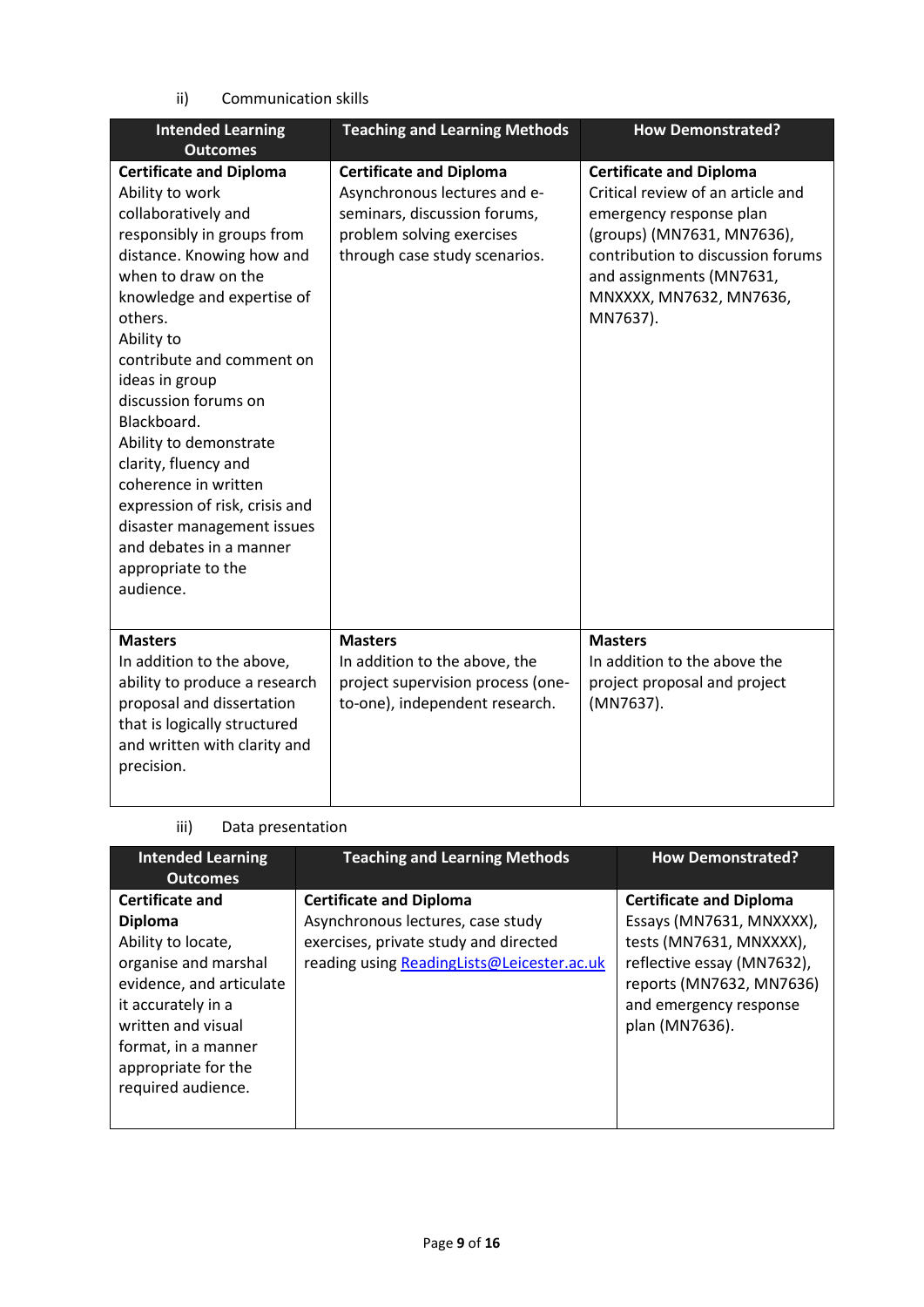| <b>Intended Learning</b><br><b>Outcomes</b>                                                                              | <b>Teaching and Learning Methods</b>                                                                                                                                                                 | <b>How Demonstrated?</b>                                                                    |
|--------------------------------------------------------------------------------------------------------------------------|------------------------------------------------------------------------------------------------------------------------------------------------------------------------------------------------------|---------------------------------------------------------------------------------------------|
| <b>Masters</b><br>Ability to organise<br>research data into<br>graphical and statistical<br>summaries where<br>relevant. | <b>Masters</b><br>In addition to the above, the project<br>supervision process (one-to-one),<br>independent research and seminars<br>designed to support the preparation of the<br>project proposal. | <b>Masters</b><br>In addition to the above the<br>project proposal and project<br>(MN7637). |

| <b>Intended Learning</b><br><b>Outcomes</b>                                                                                                                                   | <b>Teaching and Learning Methods</b>                                                                                                                                                                                   | <b>How Demonstrated?</b>                                                                                                                                                                       |
|-------------------------------------------------------------------------------------------------------------------------------------------------------------------------------|------------------------------------------------------------------------------------------------------------------------------------------------------------------------------------------------------------------------|------------------------------------------------------------------------------------------------------------------------------------------------------------------------------------------------|
| <b>Certificate and Diploma</b><br>Ability to construct and<br>present quantitative and<br>qualitative data clearly,<br>effectively using IT<br>sources where<br>appropriate.  | <b>Certificate and Diploma</b><br>Asynchronous lectures, case study<br>exercises, private study and directed<br>reading using ReadingLists@Leicester.ac.uk                                                             | <b>Certificate and Diploma</b><br>Essays (MN7631,<br>MNXXXX), tests (MN7631,<br>MNXXXX), reflective essay<br>(MN7632), reports<br>(MN7632, MN7636) and<br>emergency response plan<br>(MN7636). |
| <b>Masters</b><br>In addition to the above,<br>ability to use, if<br>necessary, data analysis<br>software that is relevant<br>to a dissertation (e.g.<br>SPSS, NVivo, Stata). | <b>Masters</b><br>In addition to the above, the project<br>supervision process (one-to-one),<br>independent research and seminars and<br>masterclasses designed to support the<br>preparation of the project proposal. | <b>Masters</b><br>In addition to the above<br>the project proposal and<br>project (MN7637).                                                                                                    |

# iv) Information technology

# v) Problem solving

| <b>Intended Learning</b><br><b>Outcomes</b>                                                                                                                                                                                                                           | <b>Teaching and Learning Methods</b>                                                                                                             | <b>How Demonstrated?</b>                                                                                                                                                                    |
|-----------------------------------------------------------------------------------------------------------------------------------------------------------------------------------------------------------------------------------------------------------------------|--------------------------------------------------------------------------------------------------------------------------------------------------|---------------------------------------------------------------------------------------------------------------------------------------------------------------------------------------------|
| <b>Certificate and Diploma</b><br>Ability to refine problems<br>into researchable questions.<br>Ability to identify and locate<br>relevant data and source<br>material.<br>Ability to use material to<br>address problem and come<br>up with answers or<br>solutions. | <b>Certificate and Diploma</b><br>Asynchronous lectures on<br>research methods, interactive<br>module material text and<br>independent research. | <b>Certificate and Diploma</b><br>Essays (MN7631, MNXXXX), tests<br>(MN7631, MNXXXX), reflective<br>essay (MN7632), reports<br>(MN7632, MN7636) and<br>emergency response plan<br>(MN7636). |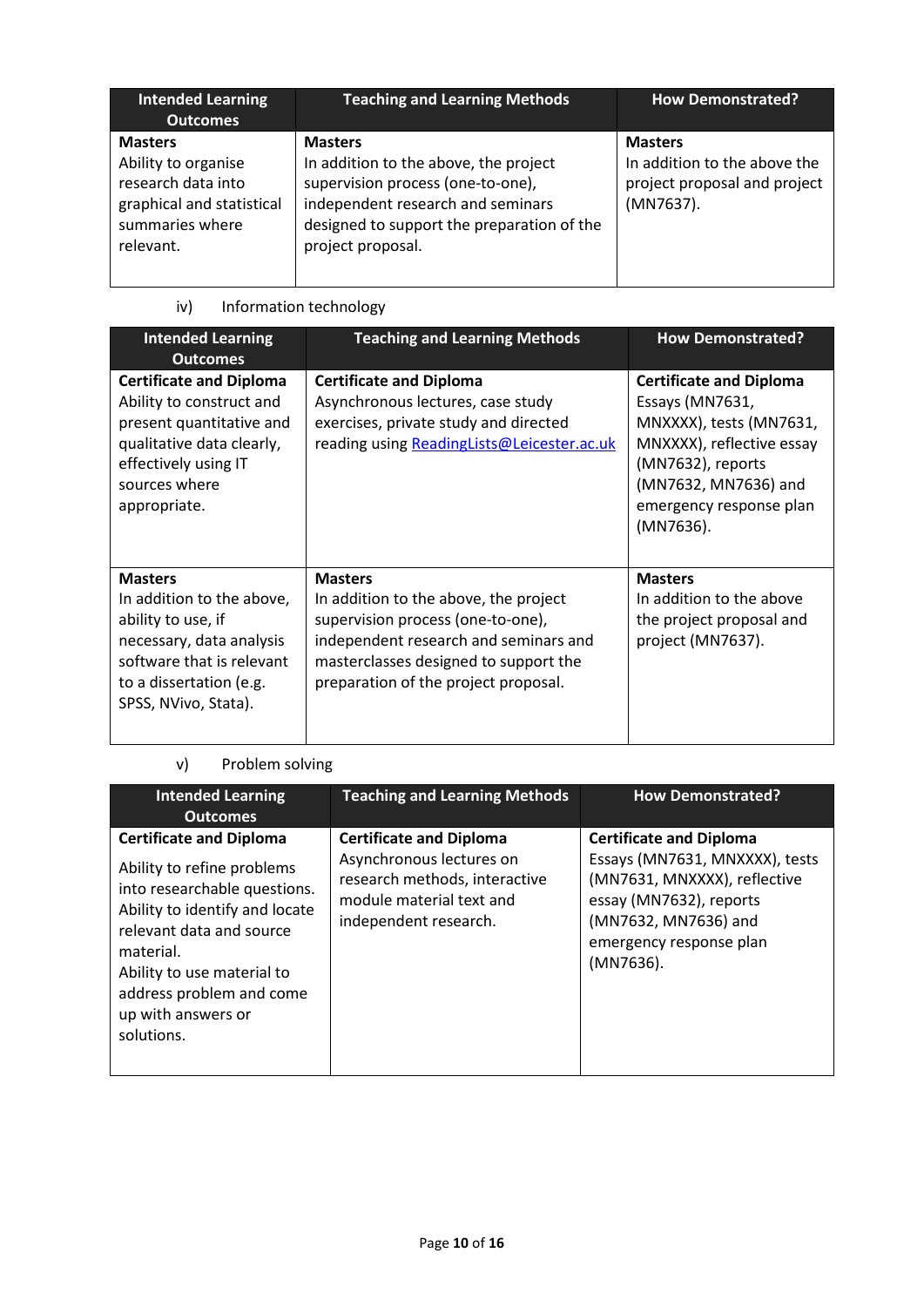| <b>Intended Learning</b><br><b>Outcomes</b>                                                                                                                                                                                                           | <b>Teaching and Learning Methods</b>                                                             | <b>How Demonstrated?</b>                                                                    |
|-------------------------------------------------------------------------------------------------------------------------------------------------------------------------------------------------------------------------------------------------------|--------------------------------------------------------------------------------------------------|---------------------------------------------------------------------------------------------|
| <b>Masters</b><br>Ability to refine problems<br>into researchable questions.<br>Ability to identify and locate<br>relevant data and source<br>material.<br>Ability to use material to<br>address problem and come<br>up with answers or<br>solutions. | <b>Masters</b><br>In addition to the above, the<br>project supervision process (one-<br>to-one). | <b>Masters</b><br>In addition to the above the<br>project proposal and project<br>(MN7637). |

vi) Working relationships

| <b>Intended Learning</b><br><b>Outcomes</b>                                                                                                                                                                    | <b>Teaching and Learning Methods</b>                                                                                                                                                                                                                                                              | <b>How Demonstrated?</b>                                                                                                                                                 |
|----------------------------------------------------------------------------------------------------------------------------------------------------------------------------------------------------------------|---------------------------------------------------------------------------------------------------------------------------------------------------------------------------------------------------------------------------------------------------------------------------------------------------|--------------------------------------------------------------------------------------------------------------------------------------------------------------------------|
| <b>Certificate and Diploma</b><br>Ability to work<br>collaboratively and<br>responsibly in groups from<br>distance.                                                                                            | <b>Certificate and Diploma</b><br>Asynchronous lectures and e-<br>seminars, group work.                                                                                                                                                                                                           | <b>Certificate and Diploma</b><br>Group discussion forums<br>(MN7631, MNXXXX, MN7632,<br>MN7636), group exercises<br>(MN7631, MN7636) and group<br>assignments (MN7636). |
| <b>Masters</b><br>In addition to the<br>above, knowing how and<br>when to draw on<br>the knowledge<br>and expertise of others;<br>ability to contribute and<br>comment on ideas in group<br>discussion forums. | <b>Masters</b><br>In addition to the above, the<br>establishment of a working<br>relationship with the project<br>supervisor (or the resolution of<br>any problems through<br>consultation with the Personal<br>Tutor, Module Coordinator,<br>Programme Leader and the<br>Distance Learning Hub). | <b>Masters</b><br>In addition to the above the<br>project proposal and project<br>(MN7637).                                                                              |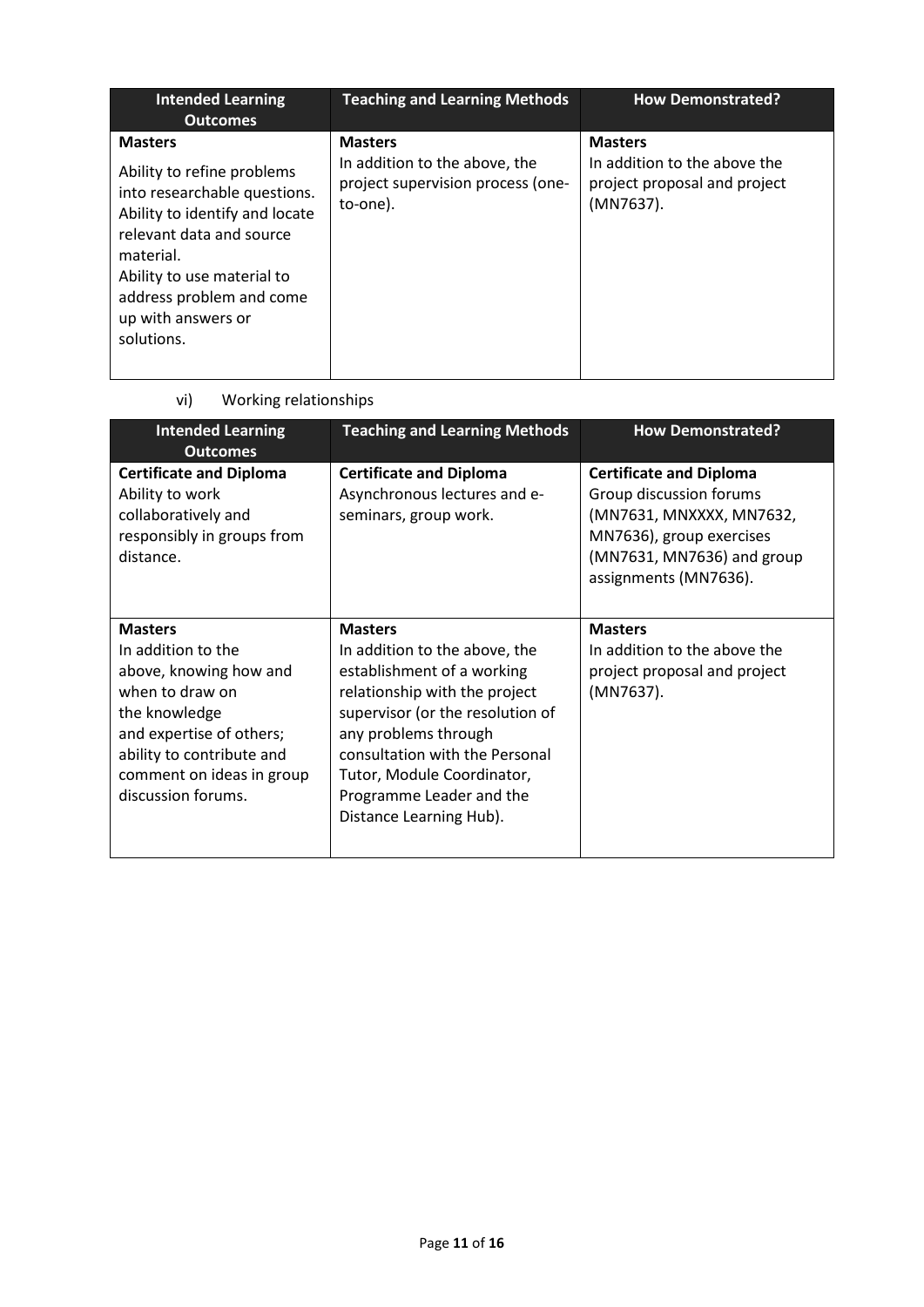vii) Managing learning

| <b>Intended Learning Outcomes</b>                                                                                                                                                                                                                          | <b>Teaching and Learning</b>                                                                                                                                                                                                                                | <b>How Demonstrated?</b>                                                                                                                                                                                                                                                                                                                                                          |
|------------------------------------------------------------------------------------------------------------------------------------------------------------------------------------------------------------------------------------------------------------|-------------------------------------------------------------------------------------------------------------------------------------------------------------------------------------------------------------------------------------------------------------|-----------------------------------------------------------------------------------------------------------------------------------------------------------------------------------------------------------------------------------------------------------------------------------------------------------------------------------------------------------------------------------|
|                                                                                                                                                                                                                                                            | <b>Methods</b>                                                                                                                                                                                                                                              |                                                                                                                                                                                                                                                                                                                                                                                   |
| <b>Certificate and Diploma</b><br>Ability to plan and construct<br>responses to a brief, drawing<br>upon a range of appropriate<br>sources.<br>Ability to reflect upon<br>behaviour and skills with a view<br>to personal and professional<br>development. | <b>Certificate and Diploma</b><br>Independent research,<br>asynchronous lectures, group<br>work, directed<br>reading using ReadingLists@Leic<br>ester.ac.uk, exercises, group<br>discussion forums, peer to peer<br>feedback, problem solving<br>exercises. | <b>Certificate and Diploma</b><br>Assignment essays<br>(MN7631, MNXXXX), reports<br>(MN7632, MN7636),<br>emergency response plan<br>(MN7636) and tests<br>(MN7631, MN7637).<br>Group and individual<br>exercises (MN7631,<br>MNXXXX, MN7636),<br>discussion within forums<br>(MN7631, MNXXXX,<br>MN7632, MN7636), case<br>study exercises (MN7631,<br>MNXXXX, MN7632,<br>MN7636). |
| <b>Masters</b><br>In addition to the above, ability<br>to<br>identify a credible research proj<br>ect, construct a<br>feasible research timetable,<br>carry out independent<br>research.                                                                   | <b>Masters</b><br>In addition to the above, the<br>project supervision process<br>(one-to-one).                                                                                                                                                             | <b>Masters</b><br>In addition to the above the<br>project proposal and project<br>(MN7637).                                                                                                                                                                                                                                                                                       |

# viii) Career management

| <b>Intended Learning</b> | <b>Teaching and Learning Methods</b>                   | <b>How</b>             |
|--------------------------|--------------------------------------------------------|------------------------|
| <b>Outcomes</b>          |                                                        | Demonstrated?          |
| <b>Certificate and</b>   | <b>Certificate and Diploma</b>                         | <b>Certificate and</b> |
| <b>Diploma</b>           | Independent research, asynchronous lectures, group     | <b>Diploma</b>         |
| Ability to reflect on    | work, directed                                         | Group and              |
| motivation,              | reading using ReadingLists@Leicester.ac.uk, exercises, | individual exercises   |
| strengths, interests     | group discussion forums, peer to peer feedback,        | (MN7631,               |
| and skills with a view   | problem solving exercises.                             | MNXXXX,                |
| to personal and          |                                                        | MN7636),               |
| professional             |                                                        | discussion within      |
| development.             |                                                        | forums (MN7631,        |
|                          |                                                        | MNXXXX, MN7632,        |
|                          |                                                        | MN7636), case          |
|                          |                                                        | study exercises        |
|                          |                                                        | (MN7631,               |
|                          |                                                        | MNXXXX, MN7632,        |
|                          |                                                        | MN7636).               |
|                          |                                                        |                        |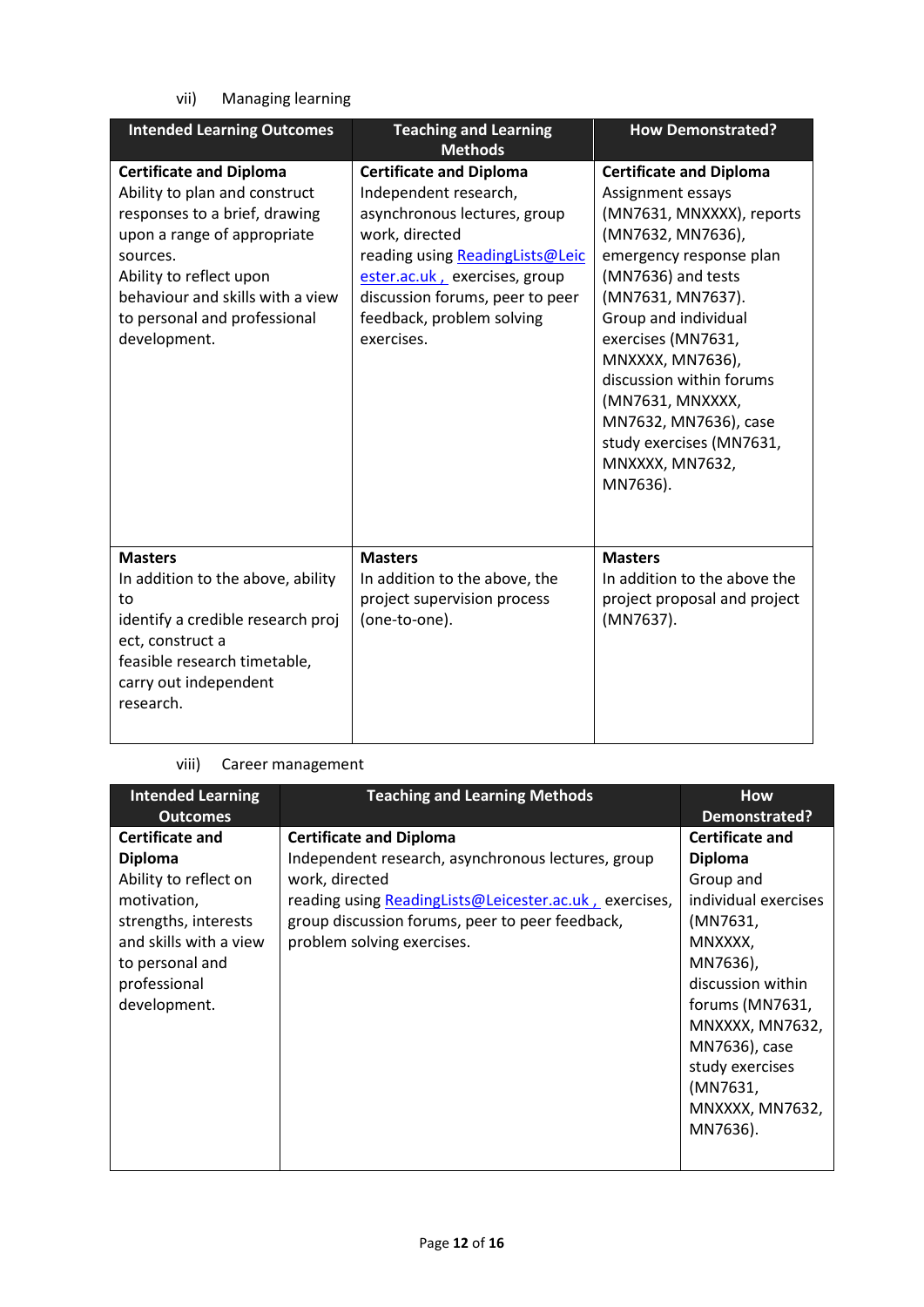| <b>Intended Learning</b><br><b>Outcomes</b>                                                                                                                          | <b>Teaching and Learning Methods</b>                                                         | <b>How</b><br>Demonstrated?         |
|----------------------------------------------------------------------------------------------------------------------------------------------------------------------|----------------------------------------------------------------------------------------------|-------------------------------------|
| <b>Masters</b><br>In addition to the<br>above, if appropriate,<br>ability to research an<br>area which may be<br>relevant to the<br>student's career<br>preferences. | <b>Masters</b><br>In addition to the above, the project supervision<br>process (one-to-one). | <b>Masters</b><br>Project (MN7637). |

# **10. Special features**

- The programme attracts students who have careers in similar/same fields and look to this MSc as a way of enhancing and developing skills to lead them to a higher level of management. The programme is therefore designed to promote independent learning to help students to manage their busy work, life and studies.
- The course will be delivered electronically and thus, makes significant use of innovative and interactive e-learning approaches, such as the use of video lectures, Collaborate software for e-seminars, discussion forums on Blackboard, Skype for meetings and [ReadingLists@Leicester.ac.uk](mailto:ReadingLists@Leicester.ac.uk)
- For this programme, having a first degree is not an essential pre-requisite. There have been many students (since 1997) who have graduated from this programme, although they did not have a previous first degree (some of whom left school at 16). Some of these students have proceeded to MPhil/PhD. This programme strives to improve *access to education* through high-quality tutoring and teaching of those with limited education (but often exceptional careers). The School of Business's pre-course introduction to studying flexible learning at higher education and formative sessions on **academic writing and language skills** as part of Module 1 will help the students with no academic background or first degree to prepare for distance learning and develop their academic writing skills.
- To support their career planning and career management, students will work with Leicester's Career Development Service. Guest speakers from the sector will be invited to prepare students with the essential subject specific skills and knowledge that are typically required for risk, crisis, disaster and development managers.
- Students are able to attend the University of Leicester's School of Business' Masterclasses throughout their studies. The Leicester Masterclass is an annual week-long event that is open to all students and alumni. The Masterclass is programme and module agnostic, drawing on key contemporary business and management themes and issues which have relevance to all School of Business students. The week is an immersive face to face experience which utilises multi-format delivery and is designed to contribute to the development of core practical and networking skills to assist the student through their studies and support them with independent research. Students who are unable to attend the Masterclasses in person will be able to access the tailored Mini Module for this programme via Blackboard.

# **11. Indicators of programme quality**

Academic quality will be maintained by adhering to the School of Business' practice and University of Leicester's regulations. Programmes are carefully planned and reviewed internally on a yearly basis through the ADR mechanism. External examiners of programme content and marking will provide external validation and comparison to programmes offered by competitors. Coordination and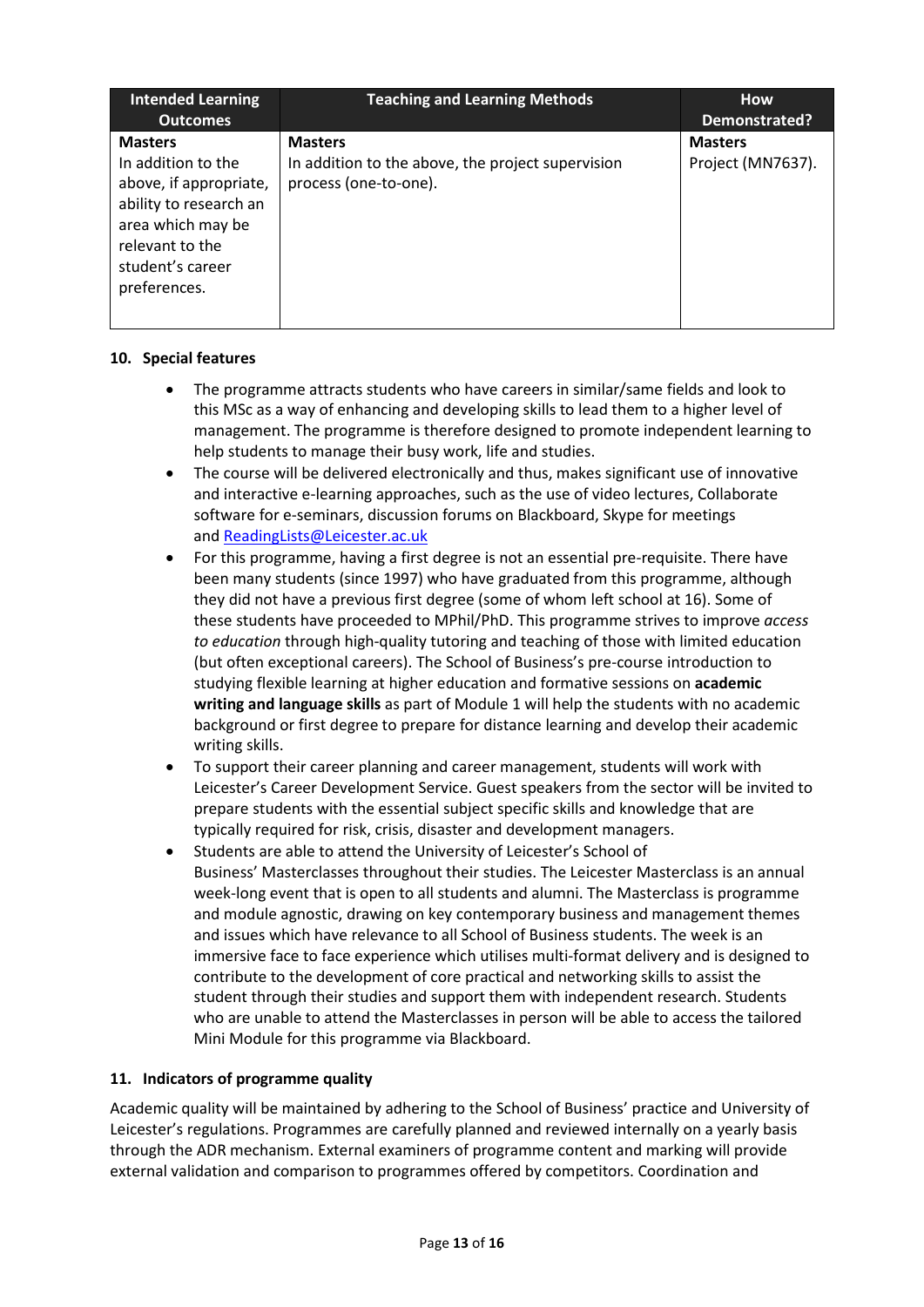alignment between the programme teaching team and professional services ensures a consistent and high-quality academic experience for the students.

# **12. Criteria for award and classification**

This programme follows the standard scheme of taught postgraduate award and classification set out i[n Senate Regulations](http://www.le.ac.uk/senate-regulations) – see the version of *Senate Regulation 6 governing taught postgraduate programmes of study* relevant to year of entry.

### **13. Progression points**

As defined i[n Senate Regulations](http://www.le.ac.uk/senate-regulation6) - refer to the version of *Senate Regulation 6 governing taught postgraduate programmes of study* relevant to year of entry.

In cases where a student has failed to meet a requirement to progress he or she will be required to withdraw from the course and a recommendation will be made to the Board of Examiners for an intermediate/exit award where appropriate.

#### **14. Rules relating to re-sits or re-submissions**

As defined i[n Senate Regulations](http://www.le.ac.uk/senate-regulation6) - refer to the version of *Senate Regulation 6 governing taught postgraduate programmes of study* relevant to year of entry.

# **15. External Examiners reports**

The details of the External Examiner(s) for this programme and the most recent External Examiners' reports for this programme can be found at [exampapers@Leicester](https://exampapers.le.ac.uk/) [log-in required]

# **16. Additional features** (e.g. timetable for admissions)

There will be two intakes each year: February and October. Module sessions will always run from February to May, June to September, October to January, February to May and June to January.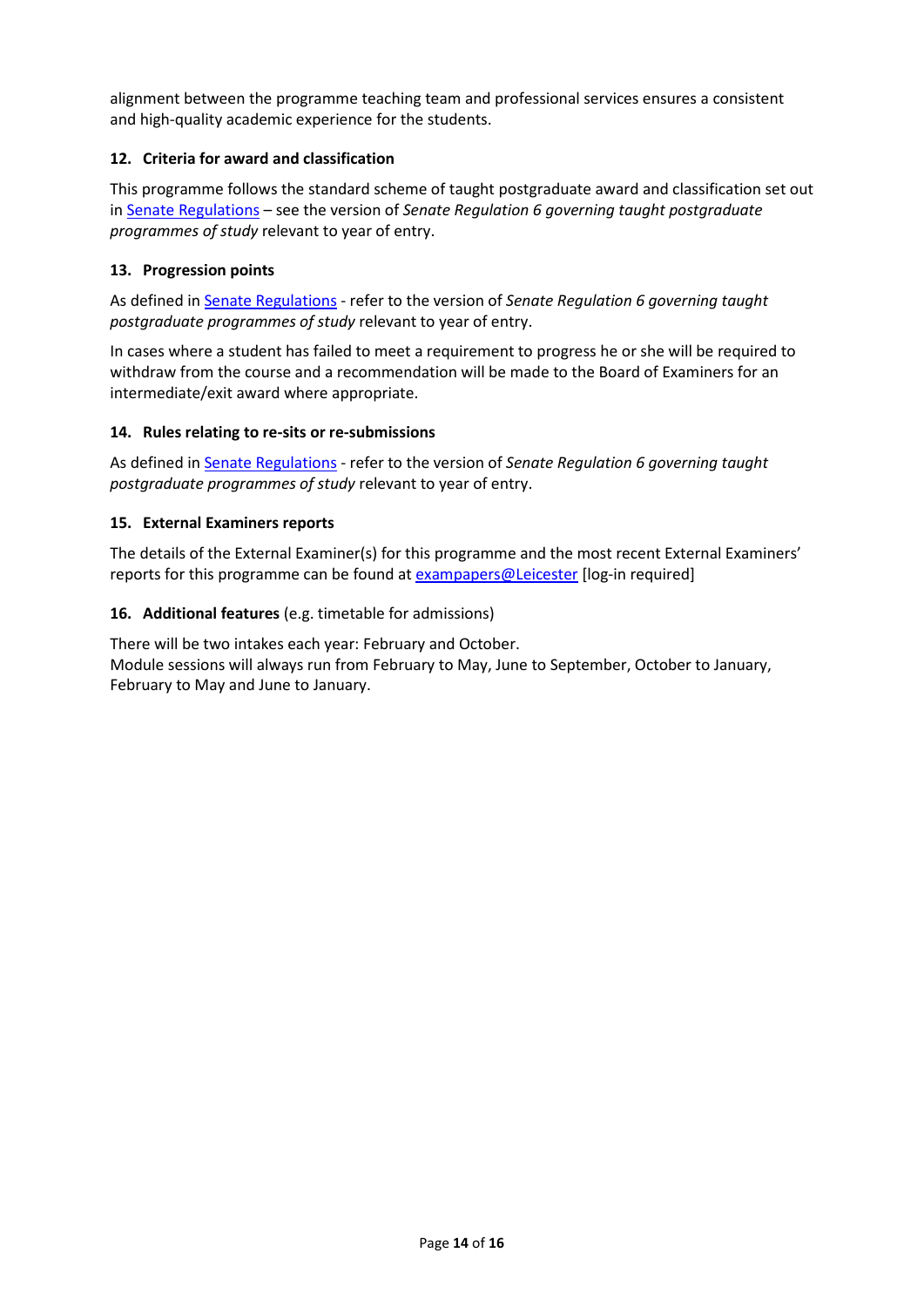

# **Programme Specification (Postgraduate) FOR ENTRY YEAR:** Choose an item.

**Date created:** Click or tap here to enter text. **Last amended:** Click or tap to enter a date. **Version no.** 1

# **Appendix 1: Programme structure (programme regulations)**

The University regularly reviews its programmes and modules to ensure that they reflect the current status of the discipline and offer the best learning experience to students. On occasion, it may be necessary to alter particular aspects of a course or module.

MSc Risk, Crisis and Disaster Management

# **Credit breakdown**

| <b>Status</b>        | <b>Year long</b> | Semester 1 | Semester 2 | <b>Other delivery</b><br>period |
|----------------------|------------------|------------|------------|---------------------------------|
| Core taught          | 120 credits      | n/a        | n/a        | n/a                             |
| Optional             | n/a              | n/a        | n/a        | n/a                             |
| Dissertation/project | 60 credits       | n/a        | n/a        | n/a                             |
|                      |                  |            |            | 180 credits in total            |

# **Level 7/Year 1 2022/23**

Core modules

| Delivery period | Code   | <b>Title</b>                                          | <b>Credits</b> |
|-----------------|--------|-------------------------------------------------------|----------------|
| Choose an item. | MN7631 | Theories of Risk, Crisis and Disasters                | 30 credits     |
| Choose an item. | MN7638 | Disaster Risk Reduction and International Development | 30 credits     |
| Choose an item. | MN7636 | Managing Risk, Crisis and Disasters                   | 30 credits     |
| Choose an item. | MN7632 | <b>Emergency Planning Management</b>                  | 30 credits     |
| Choose an item. | MN7637 | <b>Research Methods and Project</b>                   | 60 credits     |